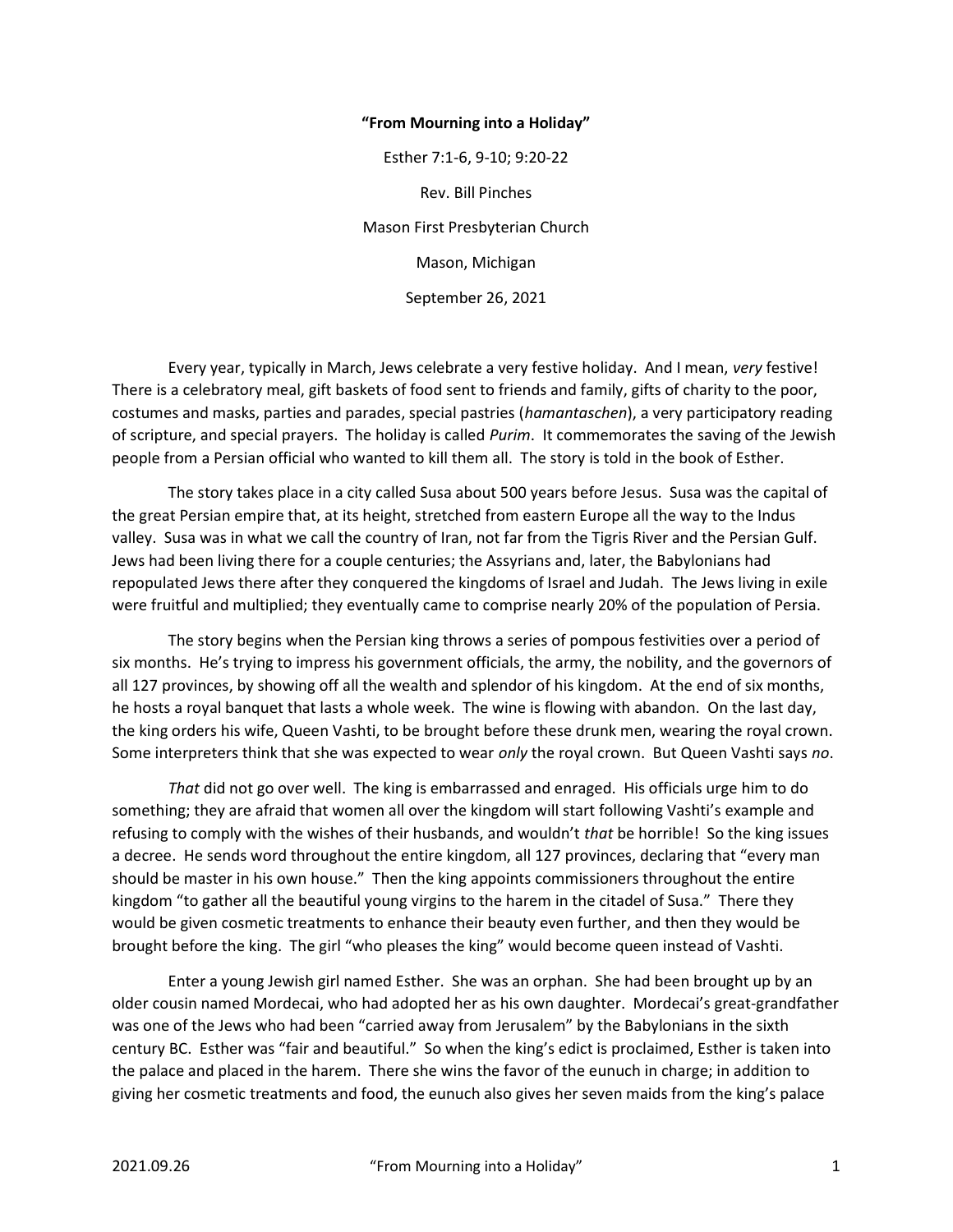and gives her the best place in the kingdom. But the eunuch does not know that Esther is a Jew.

 Esther spends the next year of her life in the harem. For six months she is treated with oil of myrrh, then for the next six months she is treated with perfumes and cosmetics. Every day Mordecai comes near to check on her. Eventually the day arrives when Esther is to be brought to the king. The custom was that the girl would be presented to the king in the evening, and would be sent back in the morning. If the king "delighted in her," she might be summoned again. "Now Esther was admired by all who saw her." When she went to the king, "the king loved Esther more than all the other women; of all the virgins she won his favor and devotion, so that he set the royal crown on her head and made her queen instead of Vashti." The king threw a great banquet and declared a holiday. Persia had a new queen. But only Esther and Mordecai knew the whole truth: Persia's new queen was a Jew!

 One day, later on, Mordecai overhears two Persian palace officials plot to kill the king. Mordecai tells Esther; Esther tells the king; there is an investigation; the men are found guilty, and hanged.

 Later still, the king appoints an official to be his right-hand-man. His name is Haman. Now if you were Jews, you would all be booing and hissing right now, for that is what they do in the synagogues, whenever Haman's name is mentioned. Haman is the real villain of this story. The king decrees that everyone, great and small, is to bow down before Haman, whenever they are in his presence.

 But Mordecai, who serves at the king's gate, refuses to bow down to Haman. As a faithful Jew, he would bow down to no one other than the Lord God. The other servants notice that Mordecai is not bowing down; they ask him about it; he explains that he is a Jew. They try – and fail – to persuade him. So then they tell Haman about Mordecai's refusal to bow down. Haman is infuriated. Haman decides not to punish just Mordecai – but the entire Jewish people. He begins plotting how to destroy them all.

 Haman goes to the king and gives him counsel. "There is a certain people," he said, "scattered and separated among the peoples in all the provinces of your kingdom; their laws are different from those of every other people, and they do not keep the king's laws, so that it is not appropriate for the king to tolerate them. If it pleases the king, let a decree be issued for their destruction." Haman bribes the king: if the king does as Haman suggests, Haman will put ten thousand talents of silver into the king's treasuries. That was a vast sum of money, probably equivalent to *millions*, or perhaps even billions, of dollars, enough to fill the royal treasury to a very great extent. Haman himself wouldn't have owned that much money; the idea was that he would seize the assets from all the Jews that were killed.

What was it the apostle Paul said – "the love of money is the root of all evil...."

 The king agrees to the plan. Letters are sent to all the governors, telling them "to destroy, to kill, and to annihilate all Jews, young and old, women and children, in one day, the thirteenth day of the twelfth month." That day had been chosen by lot. The word for "lot" is "Pur;" hence the word "Purim."

 Jews throughout the kingdom hear the news. There is much weeping and lamentation. Mordecai tells Esther about the decree and charges her to "go to the king to make supplication to him and entreat him for her people." But if someone approaches the king without an invitation, the penalty is death. And the king hasn't called for Esther for a whole month! Mordecai stresses to Esther what's at stake. "Do not think that in the king's palace you will escape any more than all the other Jews. For if you keep silence at such a time as this … you and your father's family will perish. Who knows? Perhaps you have come to royal dignity for just such a time as this." Perhaps Esther is queen because of divine